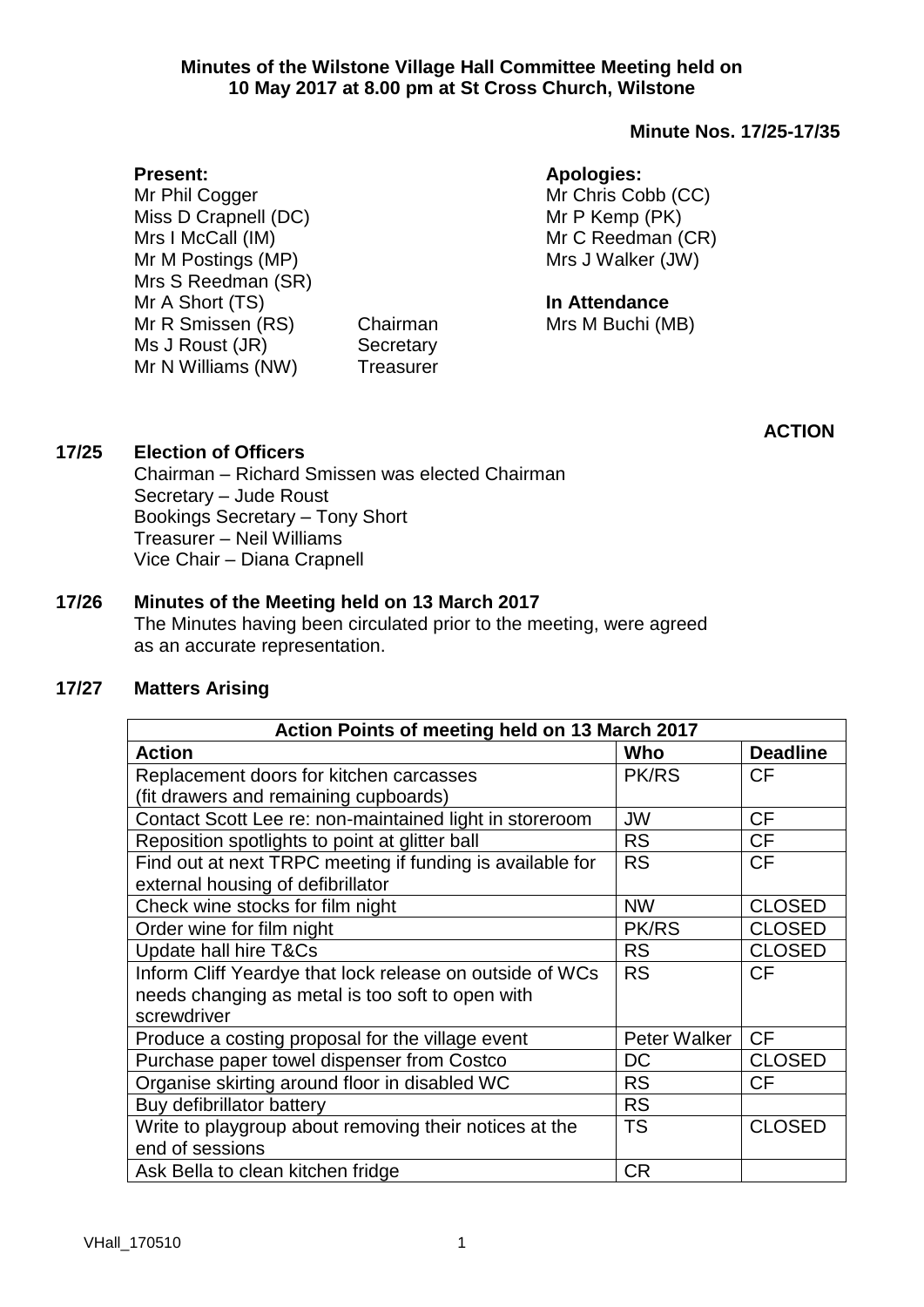|                                                                                                                                                                                                                                                                                                                                                              | <b>ACTION</b> |
|--------------------------------------------------------------------------------------------------------------------------------------------------------------------------------------------------------------------------------------------------------------------------------------------------------------------------------------------------------------|---------------|
| Defibrillator exterior housing – we now have a Parish Council. DC will<br>talk to Paul Lovis (PL) explaining background so he can raise it at next<br>TRPC meeting.                                                                                                                                                                                          | <b>DC</b>     |
| Terms and Conditions – RS had circulated draft updated T&Cs to the<br>working group. They will be circulated to the whole Committee with the<br>Minutes.                                                                                                                                                                                                     | <b>RS</b>     |
| Village event (25 June) – potentially, revenues are coming from stalls'<br>donations and the Half Moon. A budget of £750-£800 would need to be<br>underwritten to cover the costs. The income from the event should<br>defray this cost. Any profit above this would be split between the<br>Derkingene oberitu the elletmente and the church. There were no |               |

Parkinsons charity, the allotments and the church. There were no objections among the committee to underwriting this amount. The Open Gardens budget is ring-fenced as is the Church's.

## **17/28 Changes to Hall hire rates from 1 January 2018**

Hall hire rates for 2018 will not be increased.

### **17/29 Treasurer's Report**

Nothing exceptional to report.

| <b>Balances</b>                                                               | 10 May 2017                                 |                        |
|-------------------------------------------------------------------------------|---------------------------------------------|------------------------|
| Current<br>Deposit<br><b>Money Market</b><br>Petty cash<br>Awaiting paying in | 1,564.65<br>15,329.09<br>7,000.00<br>479.07 | 404.00 various cheques |
|                                                                               | 24,776.81                                   |                        |
| Outstanding bills<br>Unpaid cheques<br><b>Total funds</b>                     | 0.00<br>0.00<br>24,776.81                   |                        |
| Approx. profit<br>current financial year                                      |                                             | 800.00 Early days!     |

# **17/30 Website**

Nothing to report.

# **17/31 Past Events**

**Wine Evening** – an excellent evening which raised £550 for Alec's World Challenge fund.

# **17/32 Future Events**

**Film Nights** – Dates are in the diary for the autumn season: 20 October, 17 November, 15 December, 19 January, 16 February, 16 March.

**Village event** – Tring Road will be closed between Rosebarn Lane and Sandbrook Lane. There will be parking in Mead's field and the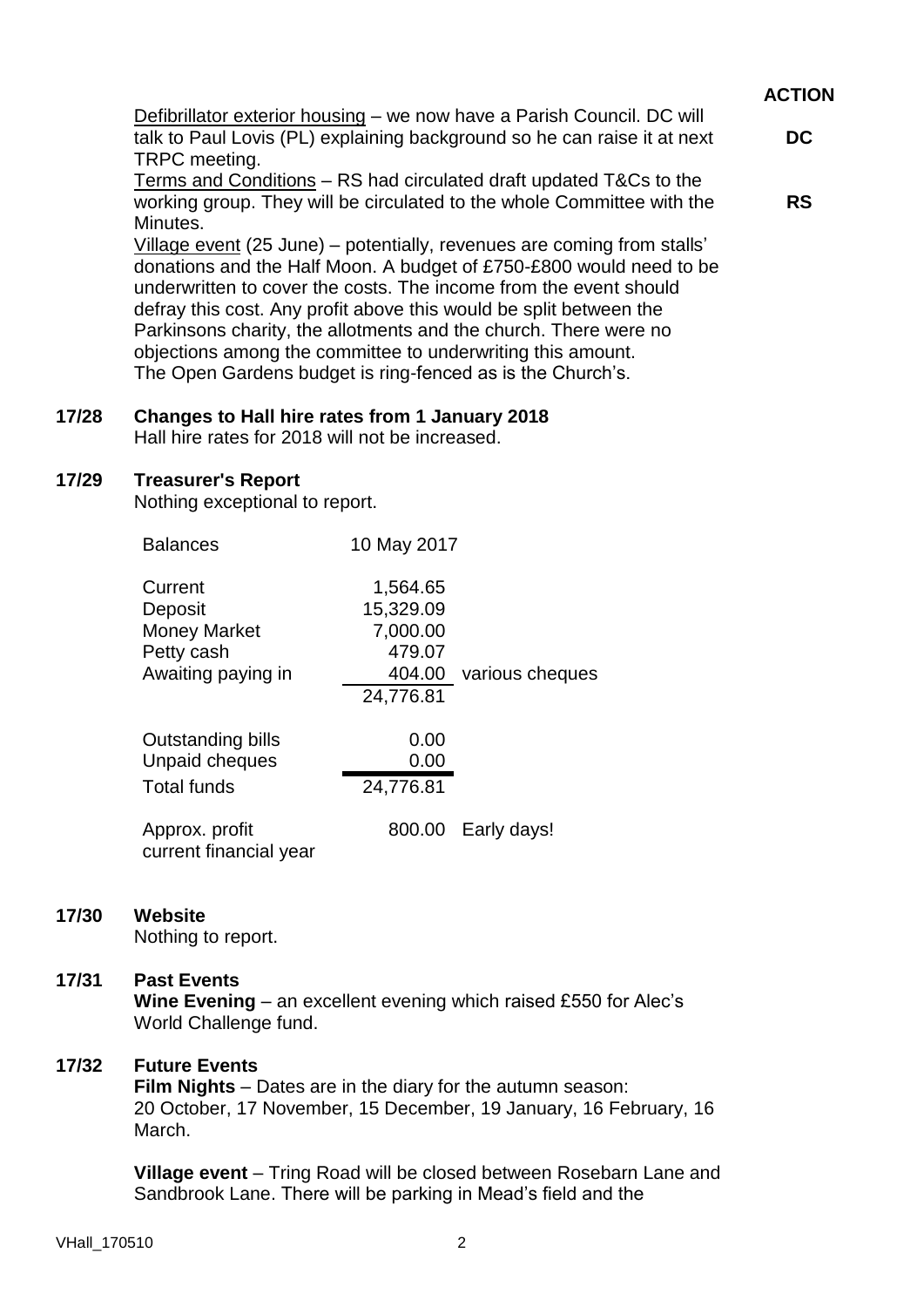|                                                                                                                                                                                                                                                                              | <b>ACTION</b>             |
|------------------------------------------------------------------------------------------------------------------------------------------------------------------------------------------------------------------------------------------------------------------------------|---------------------------|
| recreation ground. Stalls will be on the grass verges. Raised stage area<br>outside pub for musical acts. Street entertainer. Animals in paddock.<br>Teas, bric-a-brac and tombola in church grounds. Shop will be open for<br>teas.                                         |                           |
| Making provision for residents who may have carers needing to get into<br>village.                                                                                                                                                                                           |                           |
| Volunteers are needed for car parking and to man barriers.<br>Open Gardens are being advertised but the village event is for the<br>residents of Wilstone, so not being advertised externally.                                                                               |                           |
| <b>Future Events</b> – suggestions for future events were a quiz, race night<br>and an Elvis evening.                                                                                                                                                                        |                           |
| <b>Hall Lettings</b><br>The playgroup are no longer using the hall but have left some of their<br>equipment behind. TS will write to them in June asking them to collect it.<br>Jazzercise want to extend their Friday morning booking until 12 noon.                        | TS                        |
| <b>Any Other Business</b><br>Fire $exit$ – the door onto the patio was adapted post-fitting to be a fire<br>door. It jammed last week. It is now fixed but will need to be closed                                                                                            |                           |
| gently.<br>$Hall$ painting $-DC$ will check with Richard Briant that he is still going to<br>paint the hall.                                                                                                                                                                 | <b>DC</b>                 |
| Disabled ramp - there is one on Euston Station on a top and bottom<br>bracket with a lock. NW to investigate if we can get one to fit our ramp.<br>Disabled toilet - skirting board. RS tried ringing the flooring company but                                               | <b>NW</b>                 |
| could not get through. NW to supply RS with telephone number.<br>$Chairs - TS$ will check and tighten up allen keys in the red chairs.<br>Heating – there is an overhead heater that doesn't work, but there is a<br>spare somewhere. One of the lights doesn't work either. | <b>NW/RS</b><br><b>TS</b> |
| Date of Next Meeting                                                                                                                                                                                                                                                         |                           |

#### **17/35 Date of Next Meeting**

**17/33 Hall Lettings**

**17/34** 

The next meeting will be held on Monday 12 June, 10 July, 11 September, 9 October, 13 November and 11 December.

| Action Points of meeting held on 10 May 2017               |              |                 |
|------------------------------------------------------------|--------------|-----------------|
| <b>Action</b>                                              | Who          | <b>Deadline</b> |
| Replacement doors for kitchen carcasses                    | <b>PK/RS</b> |                 |
| (fit drawers and remaining cupboards)                      |              |                 |
| Contact Scott Lee re: non-maintained light in storeroom    | <b>JW</b>    |                 |
| Reposition spotlights to point at glitter ball             | <b>RS</b>    |                 |
| Inform Cliff Yeardye that lock release on outside of WCs   | <b>RS</b>    |                 |
| needs changing as metal is too soft to open with           |              |                 |
| screwdriver                                                |              |                 |
| Defibrillator housing - talk to Paul Lovis (PL) explaining | DC.          |                 |
| background so he can raise it at next TRPC meeting         |              |                 |